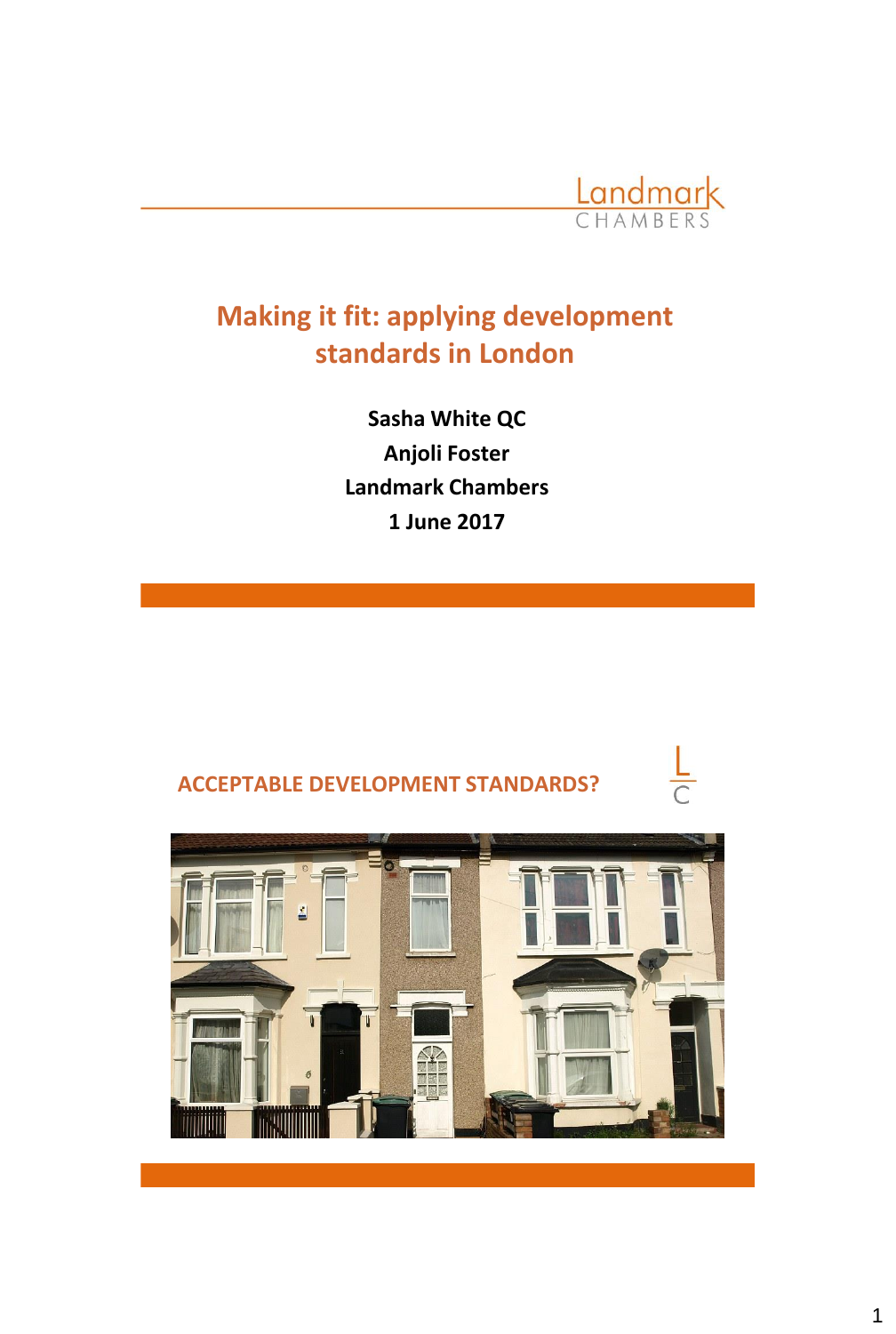#### **The nub of the issue**



*[Appeal decision at Bunhill Row, paragraph 26-27 – Inspector Christine Thorby – 11 May 2012]*

#### **The fundamental issue**

- Potential conflict between maximization of use of a development site and the requirements of development standards.
- Conflict between issues of value and viability against minimum standards of amenity particularly with regard to residential uses.
- The NPPF appears to be more flexible.
- London Plan is more prescriptive.
- Often the UDPs are even more prescriptive.
- Unfortunately the decisions show a reasonably subjective approach to the tension between maximising the use of land and prescriptive development control standards.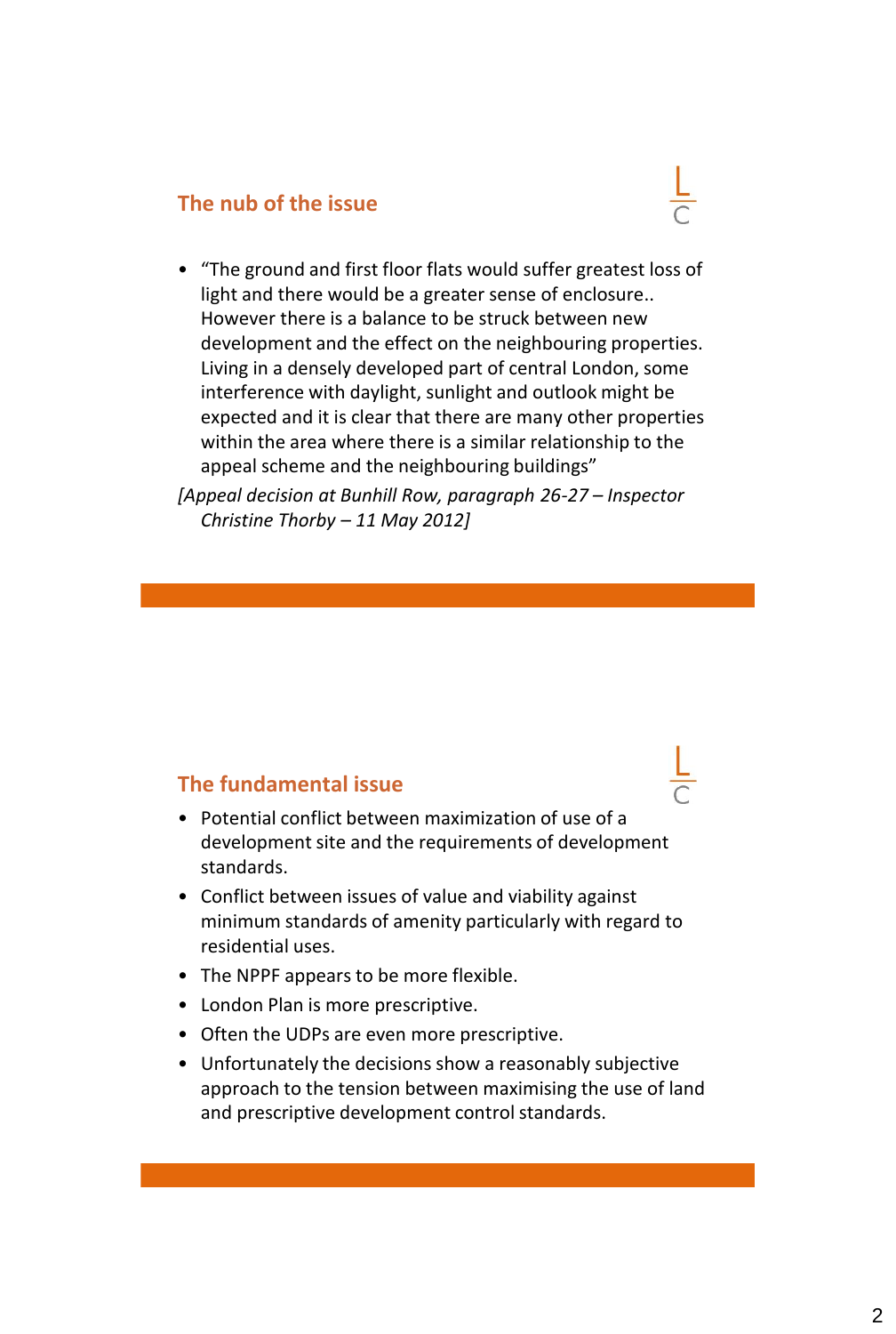# **The structure of the lecture**

- •What are "development standards"?
- •The policy approach at National and Local Level
- •Case law and planning appeals
- •Future trends

# **What are "development standards"?**

- Not generally material to the principle of development
- Usually more relevant to a detailed application rather than an outline application.
- Mostly applicable and focussed on residential development
- Main examples include: residential amenity, minimum unit sizes, daylight and sunlight, privacy, enclosure, car parking…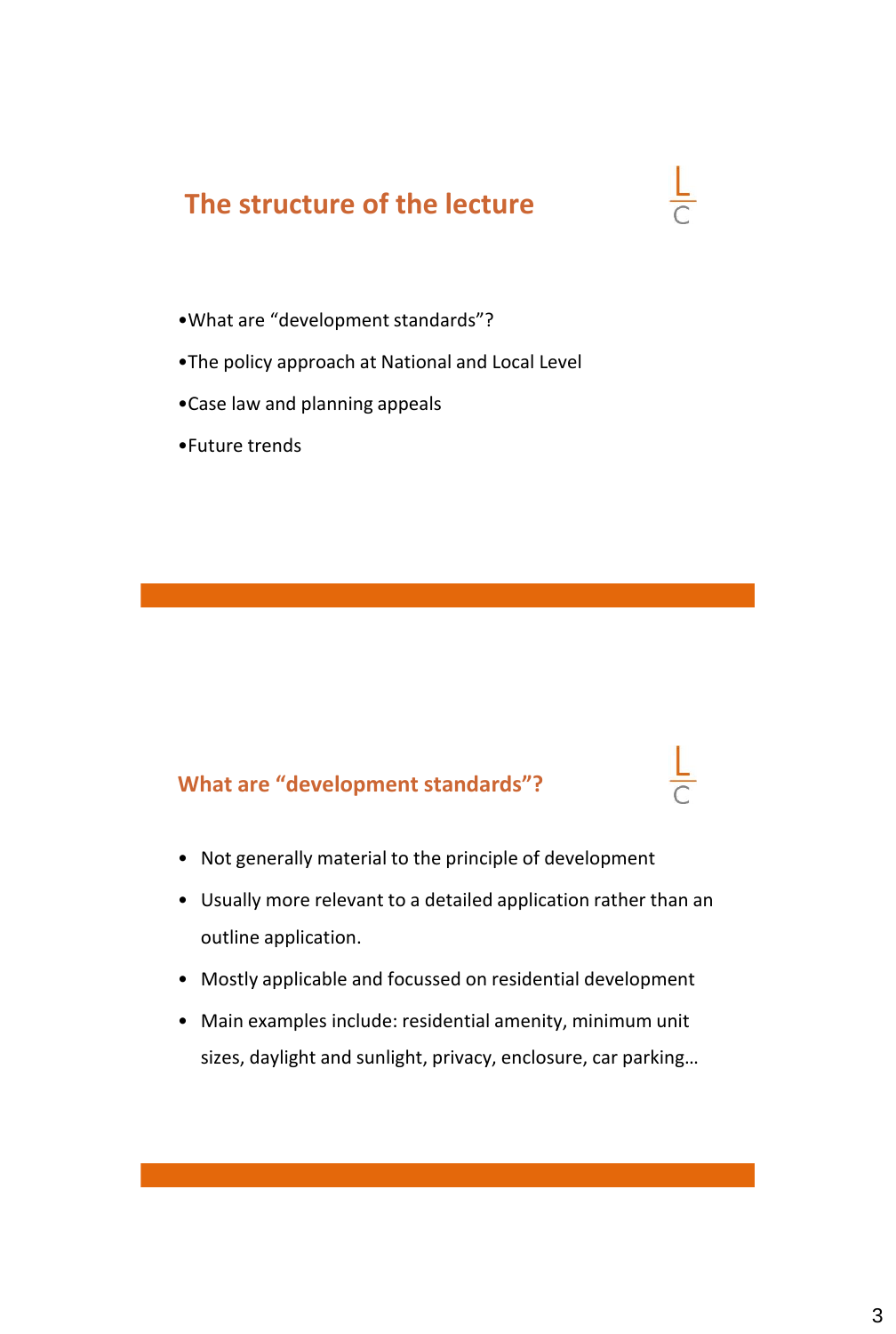# **The policy approach: the NPPF (1)**

- The overarching Government Policy position takes a broad and flexible approach
- Para 17 a core planning principle to "seek high quality design and a good standard of amenity"
- Chapter 7 of the NPPF "Requiring good design"
- In relation to plan-making:
	- LPAs **should not** adopt design policies which are too prescriptive or detailed
	- LPAs should concentrate on guiding scale, density, layout etc. more generally
	- Planning policies should not attempt to impose architectural styles or tastes

# **The policy approach: the NPPF (2)**

- In relation to decision-taking:
	- Great weight should be given to outstanding or innovative designs
	- Permission should be refused for development of poor design
	- Development proposals which show that applicants have worked closely with those directly affected by their proposals will be looked on more favourably.
- Endorsement of the proposition of negotiation and discussion with those who live in close proximity.
- See also DCLG "Technical housing standards nationally described space standards"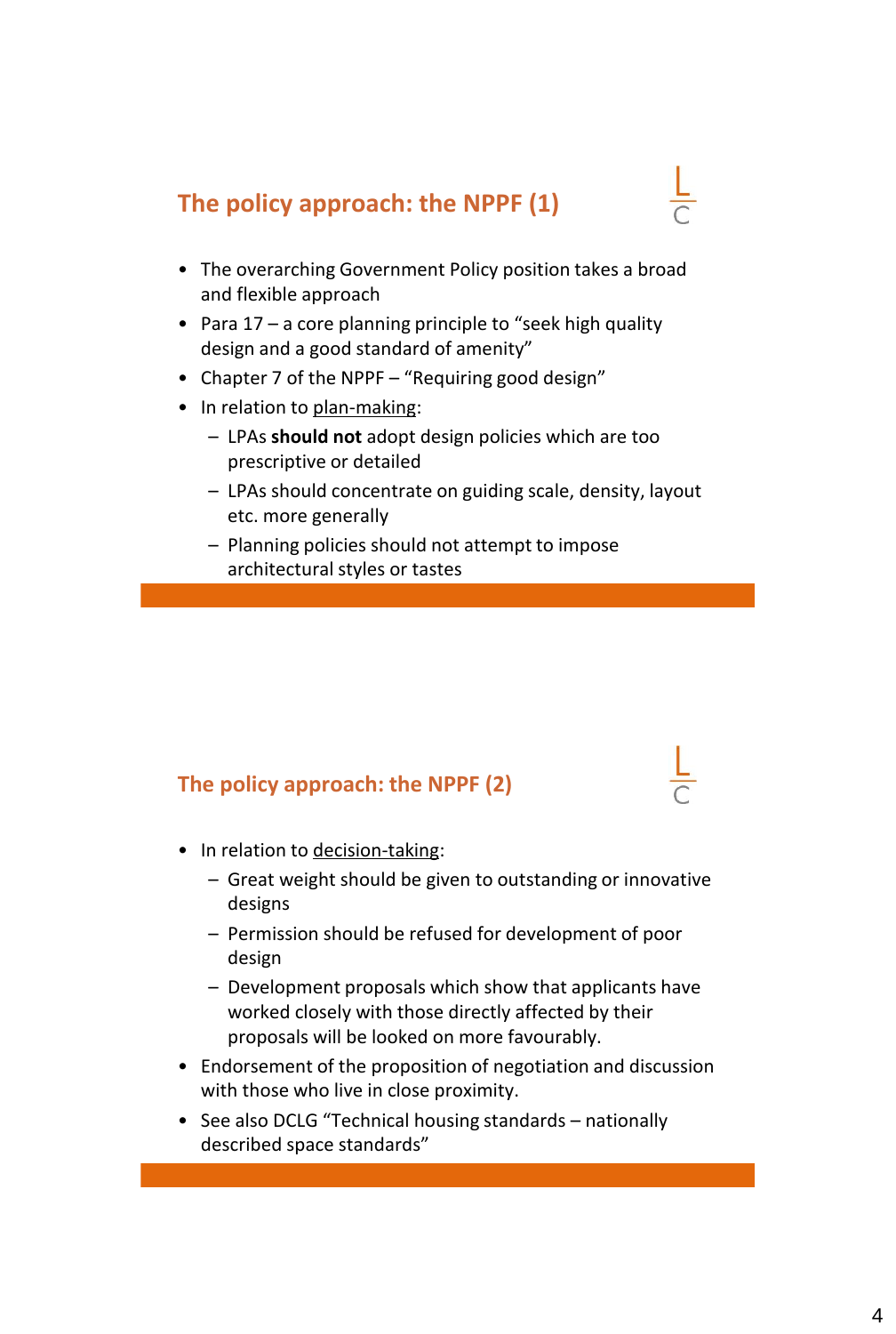# **The policy approach – the London Plan (1)**

- Part of the development plan for the London area
- Most recent version published in March 2016
- Contains a number of policies relevant to "development standards"
- Much more prescriptive than the NPPF.
- Not an endorsement of National Guidance but rather a different approach which sets down must stronger guidelines and policy relating to development standards.
- And probably more prescriptive than the rest of the UK?

# **The policy approach: the London Plan (2)**

- Policy 3.5 Quality and Design of Housing Developments
- "Housing developments should be of the highest quality internally, externally and in relation to their context and to the wider environment."
- "New homes should have adequately sized rooms and convenient and efficient room layouts which are functional and fit for purpose."
- "LDFs should incorporate requirements for accessibility and adaptability, minimum space standards, including those set out in Table 3.3…"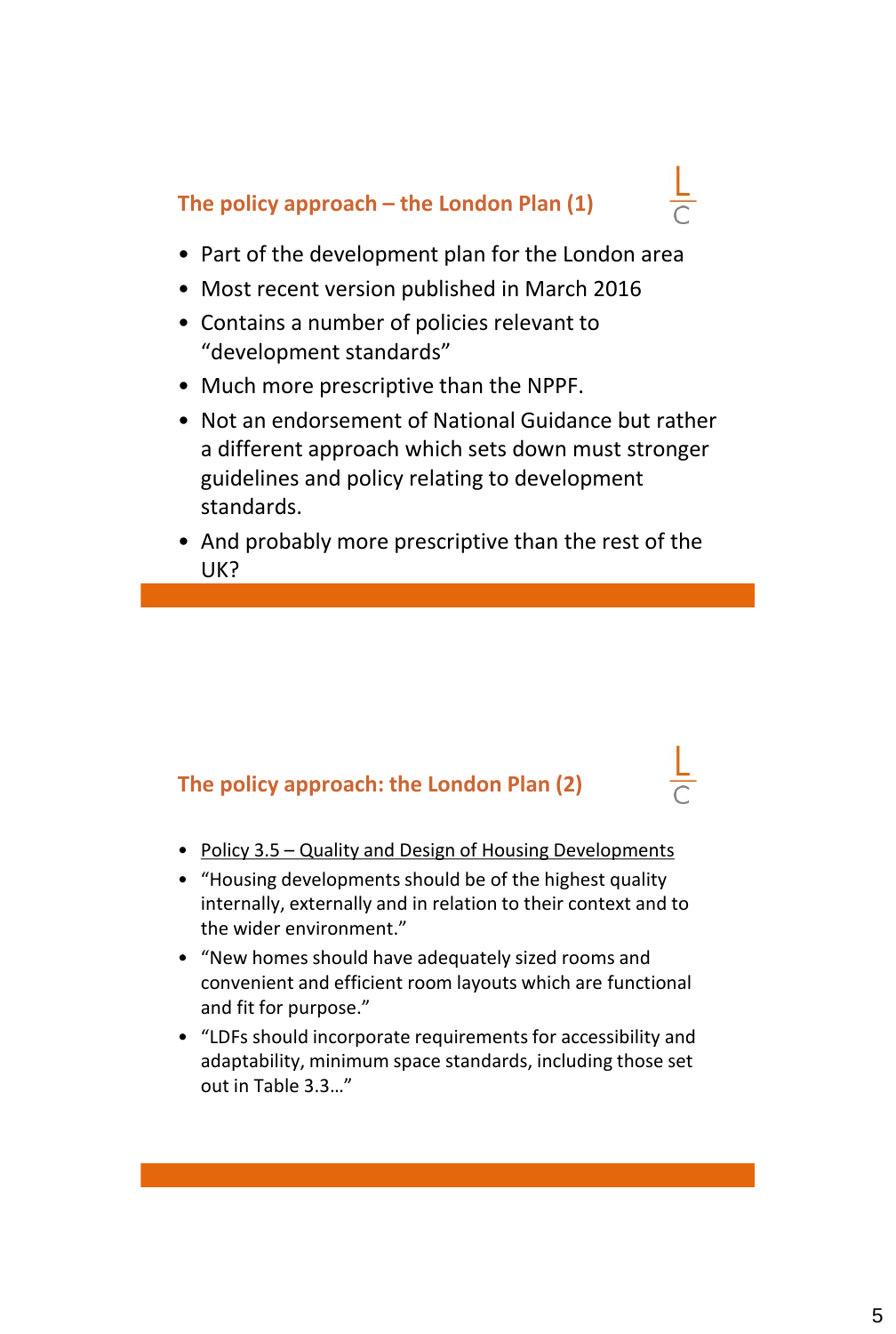### **The policy approach: the London Plan (3)**

| <b>Number of</b><br>bedrooms | <b>Number of</b><br>bed spaces | Minimum GIA (m2)      |                       |                       |                                    |
|------------------------------|--------------------------------|-----------------------|-----------------------|-----------------------|------------------------------------|
|                              |                                | 1 storey<br>dwellings | 2 storey<br>dwellings | 3 storey<br>dwellings | <b>Built-in</b><br>storage<br>(m2) |
| 1b                           | 1p                             | 39 (37)*              |                       |                       | 1.0                                |
|                              | 2p                             | 50                    | 58                    |                       | 1.5                                |
| 2 <sub>b</sub>               | 3p                             | 61                    | 70                    |                       | 2.0                                |
|                              | 4 <sub>p</sub>                 | 70                    | 79                    |                       |                                    |
| 3 <sub>b</sub>               | 4 <sub>D</sub>                 | 74                    | 84                    | 90                    | 2.5                                |
|                              | 5 <sub>p</sub>                 | 86                    | 93                    | 99                    |                                    |
|                              | 6 <sub>p</sub>                 | 95                    | 102                   | 108                   |                                    |
| 4 <sub>b</sub>               | 5 <sub>p</sub>                 | 90                    | 97                    | 103                   | 3.0                                |
|                              | 6 <sub>p</sub>                 | 99                    | 106                   | 112                   |                                    |
|                              | 7p                             | 108                   | 115                   | 121                   |                                    |
|                              | 8p                             | 117                   | 124                   | 130                   |                                    |
| 5 <sub>b</sub>               | 6 <sub>p</sub>                 | 103                   | 110                   | 116                   | 3.5                                |
|                              | 7p                             | 112                   | 119                   | 125                   |                                    |
|                              | 8p                             | 121                   | 128                   | 134                   |                                    |
| 6 <sub>b</sub>               | 7p                             | 116                   | 123                   | 129                   | 4.0                                |

#### **The policy approach: the London Plan (4)**

- Remarkably prescriptive requirements
- London Plan imposes minimum standards relating to both minimum gross internal areas and also the amount of storage space as well.
- BUT Policy 3.5 does contain some flexibility
- Developments which do not comply may be permitted if they are "demonstrably of exemplary design and contribute to achievement of other objectives of this Plan."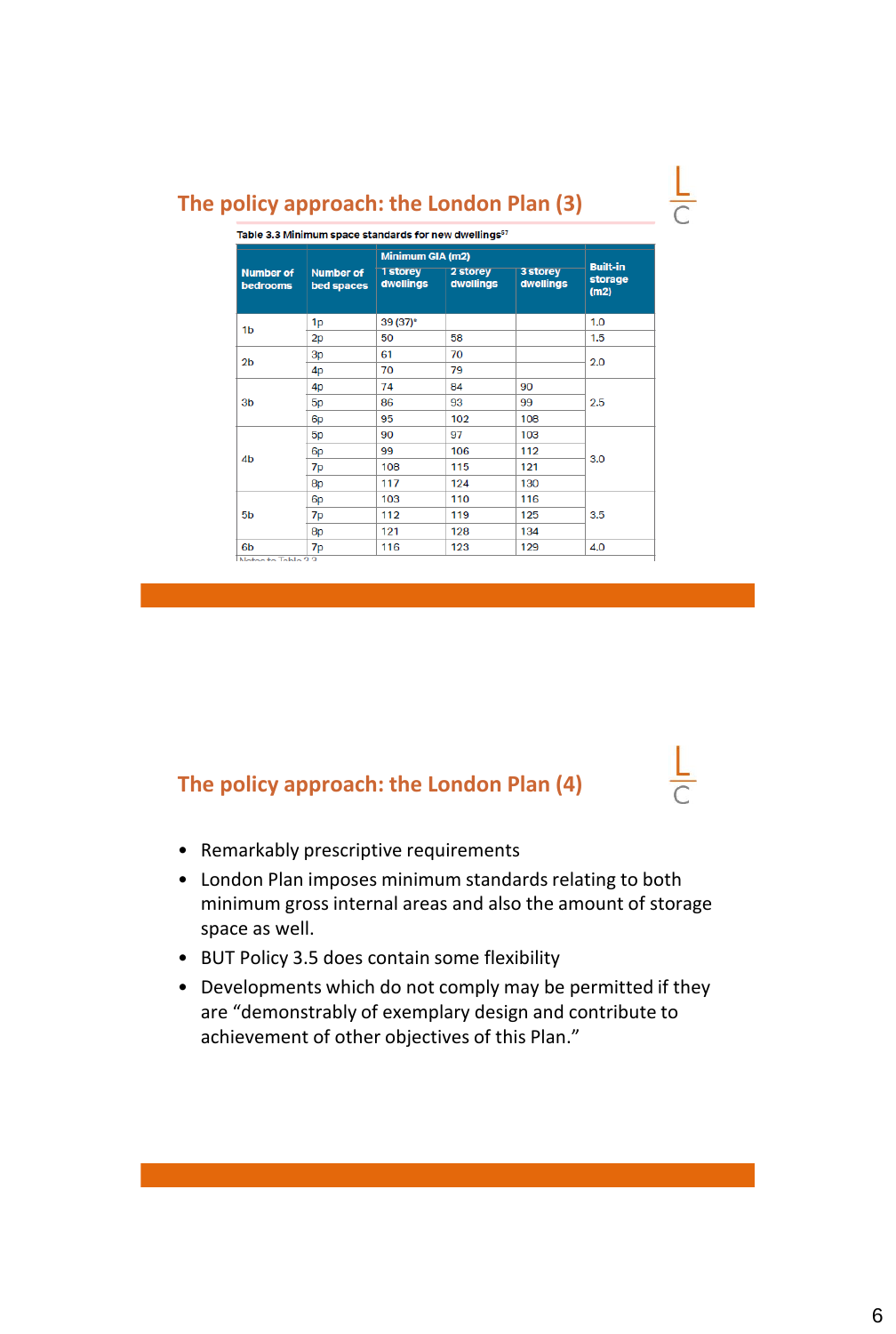# **The policy approach: the London Plan (5)**

- 
- Other relevant policies to be considered:
- Policy 3.6 development proposals that include housing should make provision for play and recreation
- Policy 5.3 development proposals should demonstrate sustainable design standards
- Policy 7.1 development should be designed so that the layout, tenure and uses improve people's access to infrastructure
- Policy 7.2 design and access statements should explain how the needs of older and disabled people have been integrated into the development

# **The policy approach: the London Plan (6)**

- Policy 7.3 development should be designed so as to reduce opportunities for criminal behaviour
- Policy 7.4 buildings, streets and open spaces should have a high quality design
- Policy 7.5 public spaces should be easy to understand
- Policy 7.6 buildings should not cause unacceptable harm to the amenity of surrounding land and buildings, particularly residential buildings, in relation to privacy, overshadowing, wind…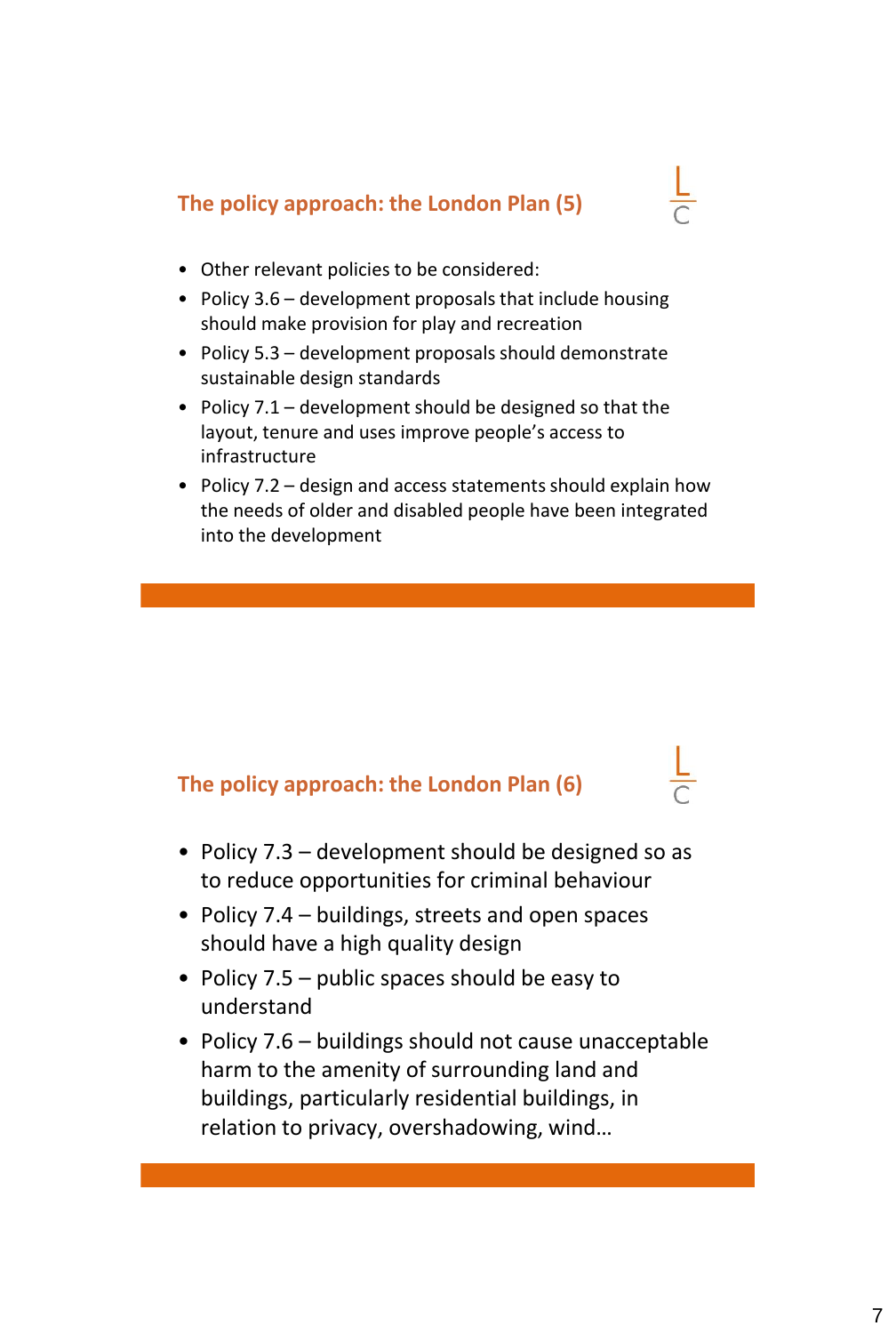# **The policy approach: the London Plan (7)**

- 
- The London Mayor has also produced Supplementary Planning Guidance on development standards
- The Housing SPG (March 2016) Part 2 sets detailed development standards for housing developments, for example:
	- Standard 26 a minimum of 5sqm of private outdoor space should be provided for 1-2 person dwellings
	- Standard 32 all homes should provide for direct sunlight to enter at least one habitable room
- See also the Sustainable Design and Construction SPG (April 2014) and Shaping Neighbourhoods Accessible London SPG (October 2014)

#### **The policy approach – Local Plans**

- Each LPA will also set development standards in Local Plans and supplementary planning documents
- These may prescribe requirements above and beyond the London Plan and SPGs
- *Plumstead Common Working Men's Club, 71 Kirkham Street* (Appeal Ref: APP/ES330/W/16/3148787) (October 2016)
	- Greenwich Council's Local Plan required new build flats of three or more storeys to have lifts. This was not a requirement in the DCLG Housing SPG. The development scheme did not have a lift.
	- The Inspector decided that the Local Plan prevailed, and permission was refused.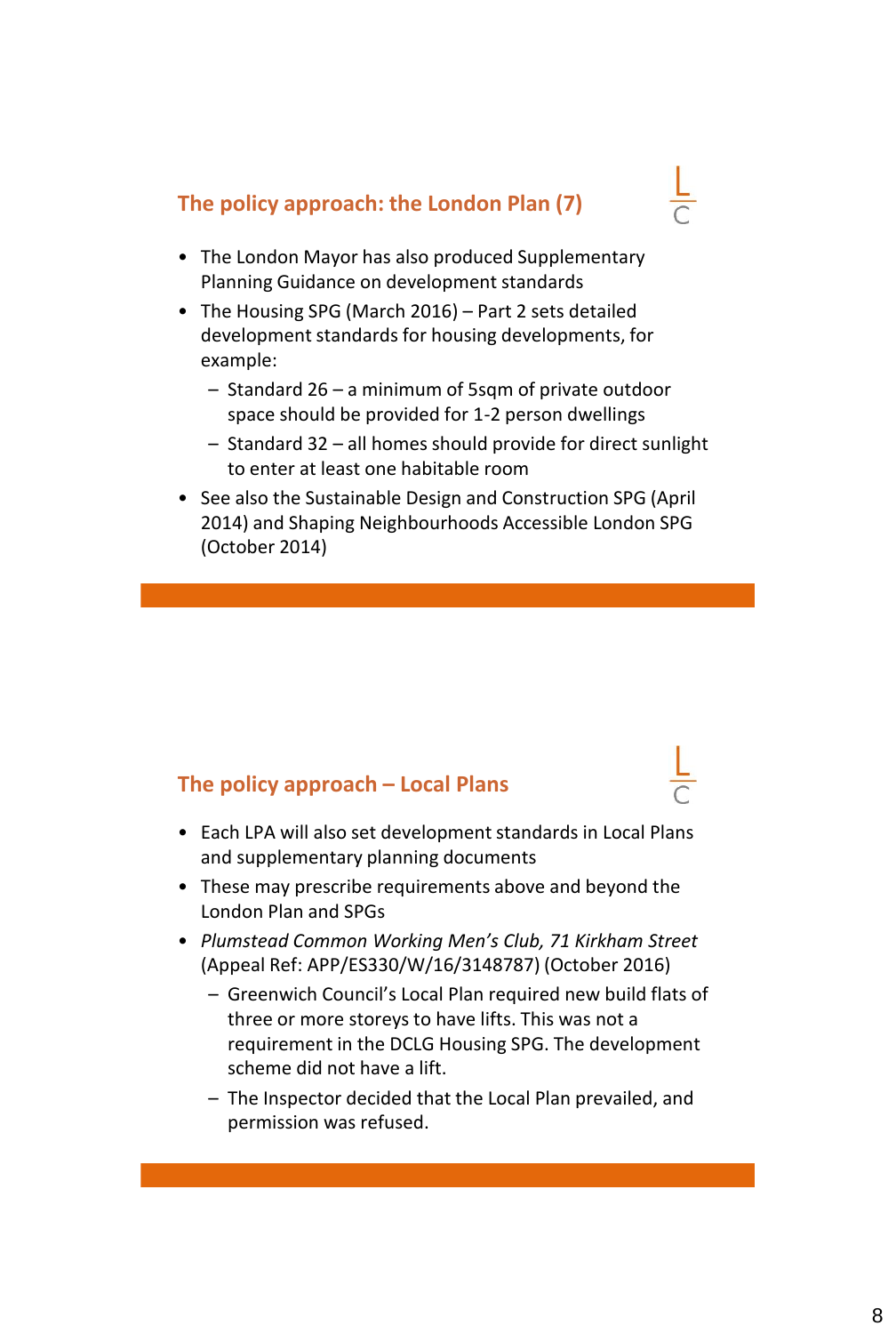### **Case Law (1)**



- *R (Shasha) v Westminster City Council* [2016] EWHC 3283
	- Policy ENV13 of the Westminster Local Plan normally refuse proposals which result in a material loss of daylight/sunlight and will refuse if the loss of daylight/sunlight is unacceptable
	- Policy ENV13 development should not cause unacceptable overshadowing
	- High Court held that Policy ENV13 required a judgment to be reached on whether the loss of daylight/sunlight and increased overshadowing was "material" or "unacceptable"
	- The Council merely said there was "some impact" and that the impacts did not "justify refusal" – this was not sufficient

#### **Case Law (2)**



- *R (Watt) v London Borough of Hackney* [2016] EWHC 1978
	- The applicant's expert light report incorrectly treated school fences as admitting light, when in fact the fences were solid
	- The Officer Report relied on this expert report and advised that the BRE Guidelines were "comfortably met"
	- High Court held that even though the BRE guidelines would be just met even with solid fences, they could not be described as "comfortably met".
	- Thus, this was an error of fact which was material to the decision and it was quashed.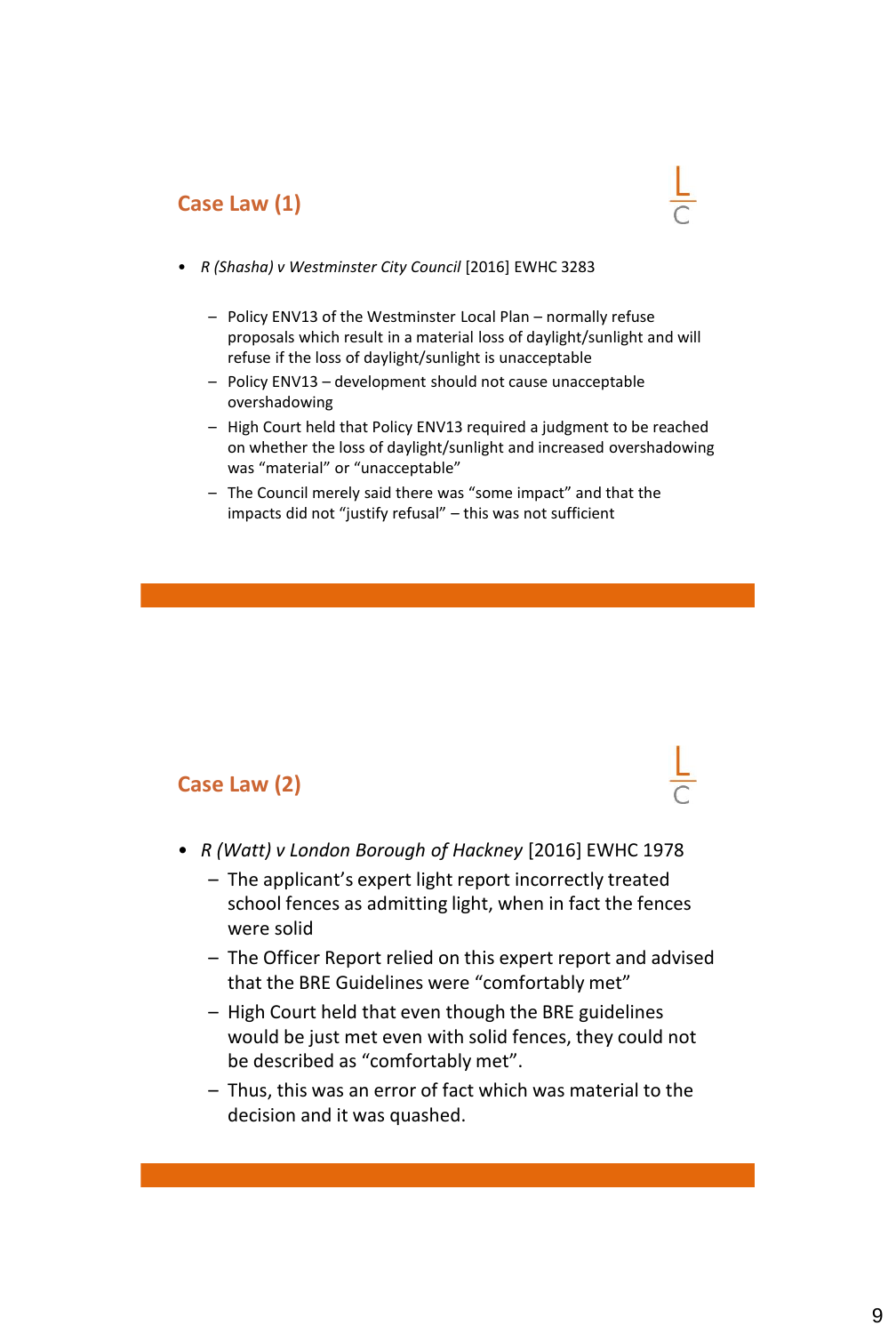#### **Case Law (3)**



- *Forster v SSGLG* [2016] EWCA Civ 609
	- Proposal for a three storey building in London Borough of Tower Hamlets
	- Objector raised concern as to the effects of loss of light in the neighbouring building having regard to its use for film and photo shoots
	- The Inspector had regard to loss of light generally, but not this specific concern
	- Thus, the Inspector failed to deal with this material consideration and the decision should be quashed.
	- Important to consider this issue in the overall balancing exercise.

# **Planning appeals (1)**

- Where development proposals fall significantly short of development standards, Inspectors are likely to refuse permission…
- *Live and Let Live, 264 Romford Road* (Appeal Ref: APP/G5750/W/16/3145498) (9 January 2017)
	- Proposal for a hotel in London Borough of Newham
	- Inspector emphasised the need for "high quality design" in London Plan Policy 7.4 and "accessible and inclusive design" in London Plan Policy 7.2
	- Found that the hotel rooms would be cramped, claustrophobic and result in loss of privacy
	- Found that also failed to comply with the accessibility development standards in the Shaping Neighbourhoods Accessible London SPG
	- Also, criticised the design and access statement for falling short of the minimum level of information required by the Accessible London SPG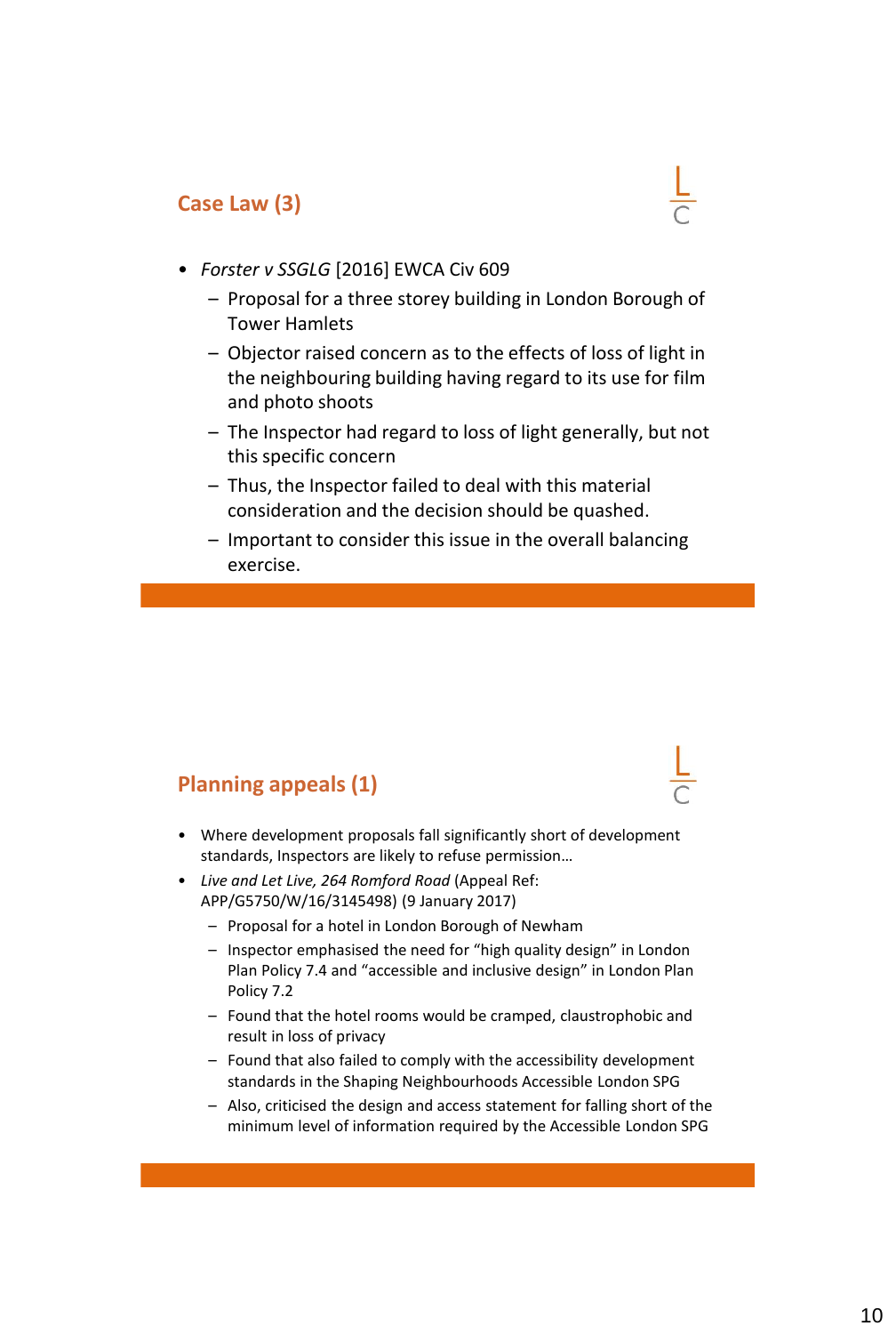# **Planning Appeals (2)**



- 350 Caledonian Road, London (Appeal Ref: APP/V5570/C/16/3156305) (30 March 2017)
	- Appeal against an enforcement notice under ground (a) related to a scheme of flats in London Borough of Islington
	- Inspector found that a number of the flats failed to meet the unit sizes in Table 3.3 of the London Plan by a "considerable margin"
	- Also found there would be "sub-standard living conditions" in one flat due to poor natural lighting
	- "significant and serious departure" from development standards.
	- No permission granted under Ground (a).

# **Planning Appeals (3)**

- *228 Crystal Palace Road, London* (Appeal Ref: APP/A5840/W/15/3002882) (17 June 2015)
	- Proposal for a two flats in Southwark
	- The two flats fell "significantly" short of the unit sizes in the London Plan and the amenity space requirements the Southwark Design Standards SPD
	- Inspector recognised that the Policy 3.5 of the London Plan allowed for some flexibility in situations where "exemplary design is achieved"
	- But the applicant failed to demonstrate any exemplary design
- See also *698 North Circular Road, Neasden* (APP/T5150/C/15/3022276), where the Inspector emphasised the importance of an applicant showing "exemplary design" and "contribution to the achievement of other objectives" if they allege that the exception in Policy 3.5 of the London Plan is met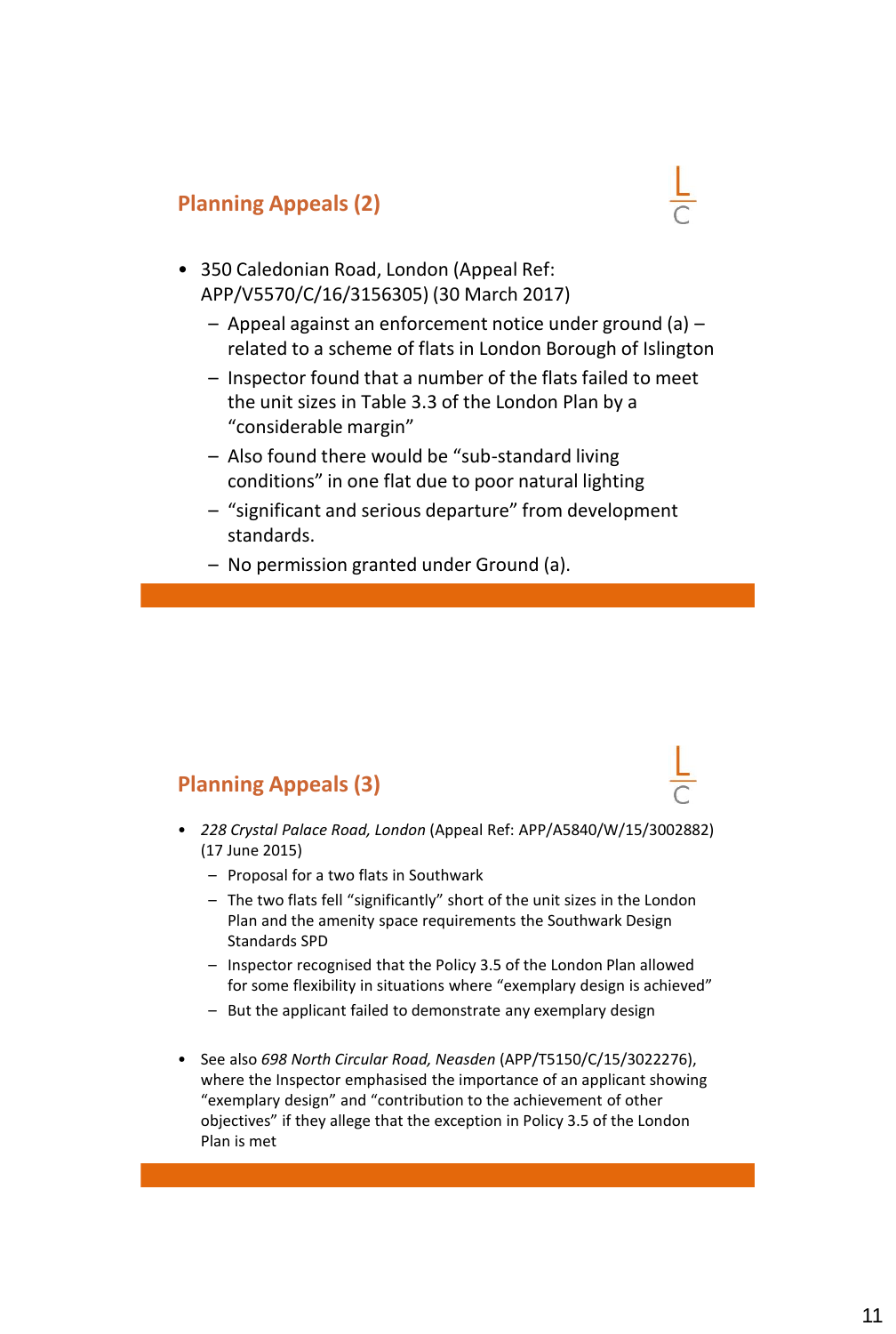### **Planning Appeals (4)**



- However, where the failure to comply with development standards is marginal, this is unlikely to be material…
	- *Bains v Hounslow LBC* [2016] PAD 33 (20 May 2016) the internal floor area of some of the flats was fractionally short of the requirements in Table 3.3 of the London Plan. The Inspector found that such a slight difference was not material and permission should not be refused.
	- *Abdour Road, Ilford* (App/W5780/A/12/2187985) (17 June 2013) – the proposal fell marginally short of the unit size requirements in Table 3.3 – but the Inspector found that there would still be satisfactory living conditions and therefore allowed the appeal.

#### **Planning Appeals (5)**

- Even if there is a failure to comply with development standards, there is a balance to be struck…
- *Zeus Estates Ltd v London Borough of Islington [2014] PAD 25* (26 February 2014)
	- Proposal for 16 flats in Islington
	- The flats did not meet unit size requirements
	- "*Whilst ideally all the council's concerns throughout the block should be addressed it is clear that within the confines of an existing building there is a balance to be struck between making efficient use of the space available and achieving the highest living standards possible*"
	- The appropriate balance was not struck here one of the flats in particular was very small and had little natural light
	- The Inspector also recognised that the policies in the London Plan on accessibility also allowed for compromise if the benefits of the scheme outweighed the shortcomings, but that was not demonstrated here.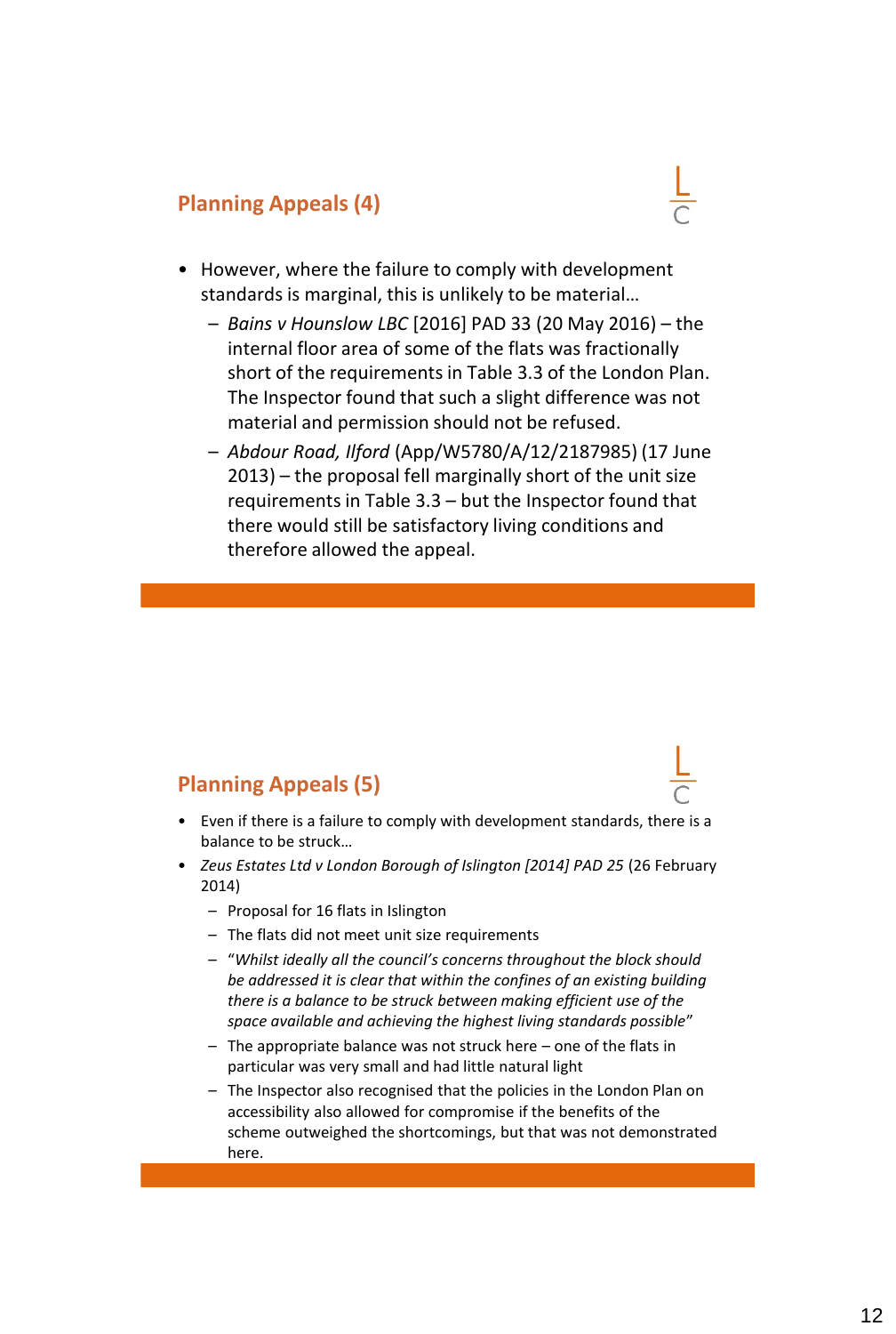# **Planning Appeals (6)**

- *465 and 465a Caledonian Road, London* (APP/v5570/A/10/2129052) (November 2010)
	- Student accommodation in Islington for UCL.
	- Argued by developers that standards for students could be relaxed due to the nature of occupation.
	- The Inspector found that there were shortcomings in relation to development standards for daylight, outlook and privacy
	- "*Nevertheless, in taking an overall view of the amenity of the accommodation, it is reasonable to balance the positive aspects against the limitations of these units. I consider that the shortcomings are not so severe as to make the accommodation unacceptable for the proposed purpose. This outweighs the degree of conflict with the development plan on this matter…"*

#### **Planning Appeals (7)**

- *Alexandra House [APP/K5600/W/16/3162426] Inspector Terry Phillimore – decision 23 February 2017.*
- Proposal in Pont Street, Knightsbridge to turn 5 flats into 8.
- Main issue was whether the proposed units in the basement would have acceptable living conditions in the basement.
- CL5 seeks good living conditions for occupants including good standards of daylight and sunlight.
- Inspector concluded that the new units would not comply with CL5 by reason of not having adequate living conditions.
- It is necessary to apply the quoted standards to the circumstances of the case in a balanced common sense way.